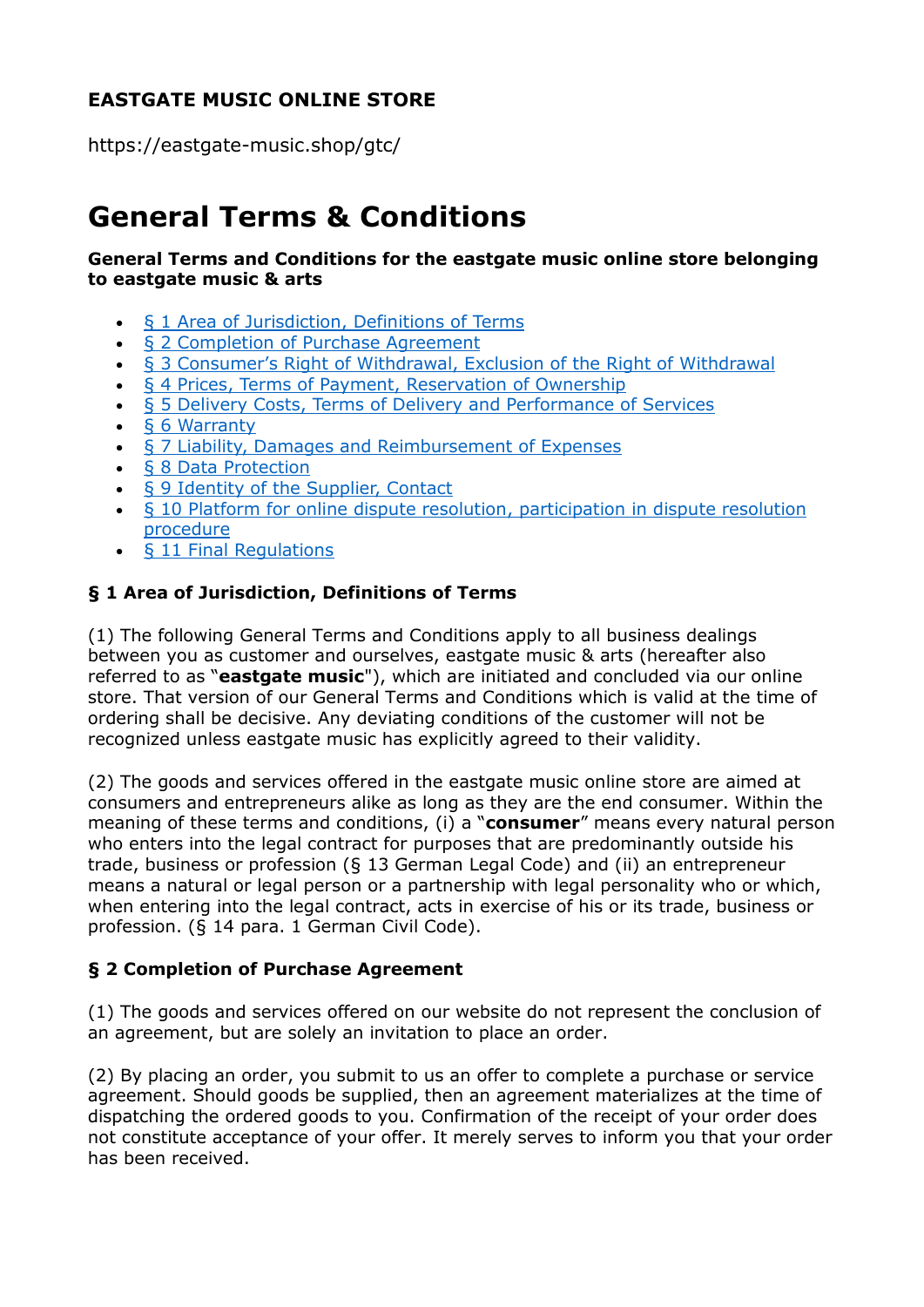(3) The text of the agreement will be stored by eastgate music. The language of the agreement is in English.

## **§ 3 Consumer's Right of Withdrawal, Exclusion of the Right of Withdrawal**

(1) As consumer, you are entitled to right of cancellation. The prerequisites of this right of cancellation and the legal effects thereof are set out in the following Instructions for Cancellation.

#### Instructions on the right of withdrawal

#### **Right of withdrawal:**

You have the right to withdraw this agreement within fourteen days without providing a reason for doing so.

The withdrawal period will expire after 14 days on which you acquire, or a third party other than the carrier and indicated by you acquires, physical possession of the last item of goods.

To exercise your right of withdrawal, you must inform of your decision to withdraw from this contract by an unequivocal statement (e.g., a letter sent by post or email). You can communicate your withdrawal by a simple informal sentence. Our postal and email address is: eastgate music & arts, p.o. box 30 42 44, 10757 Berlin, Germany, phone: [+49 \(0\)1520 231 87 43,](tel:+49%201520%20231%2087%2043) email: [office@eastgate-music.shop](mailto:office@eastgate-music.shop)

To meet the withdrawal deadline, it is sufficient for you to send your communication concerning your exercise of the right of withdrawal before the withdrawal period has expired.

#### **Effects of withdrawal:**

If you withdraw from this contract, we shall reimburse to you all payments received from you, including the costs of delivery (with the exception of the supplementary costs resulting from your choice of a type of delivery other than the least expensive type of standard delivery offered by us), without undue delay and in any event not later than 14 days from the day on which we are informed about your decision to withdraw from this contract. We will carry out such reimbursement using the same means of payment as you used for the initial transaction, unless you have expressly agreed otherwise; in any event, you will not incur any fees as a result of such reimbursement.

You shall send back the goods to us undue delay and in any event not later than 14 days from the day on which you communicate your withdrawal from this contract to us. The deadline is met if you send back the goods before the period of 14 days has expired.

You will have to bear the direct costs of returning the goods.

You are only liable for any diminished value of the goods resulting from the handling other than what is necessary to establish the nature, characteristics and functioning of the goods.

(2) The right of withdrawal in accordance with § 312g German Civil Code does not apply when, among others,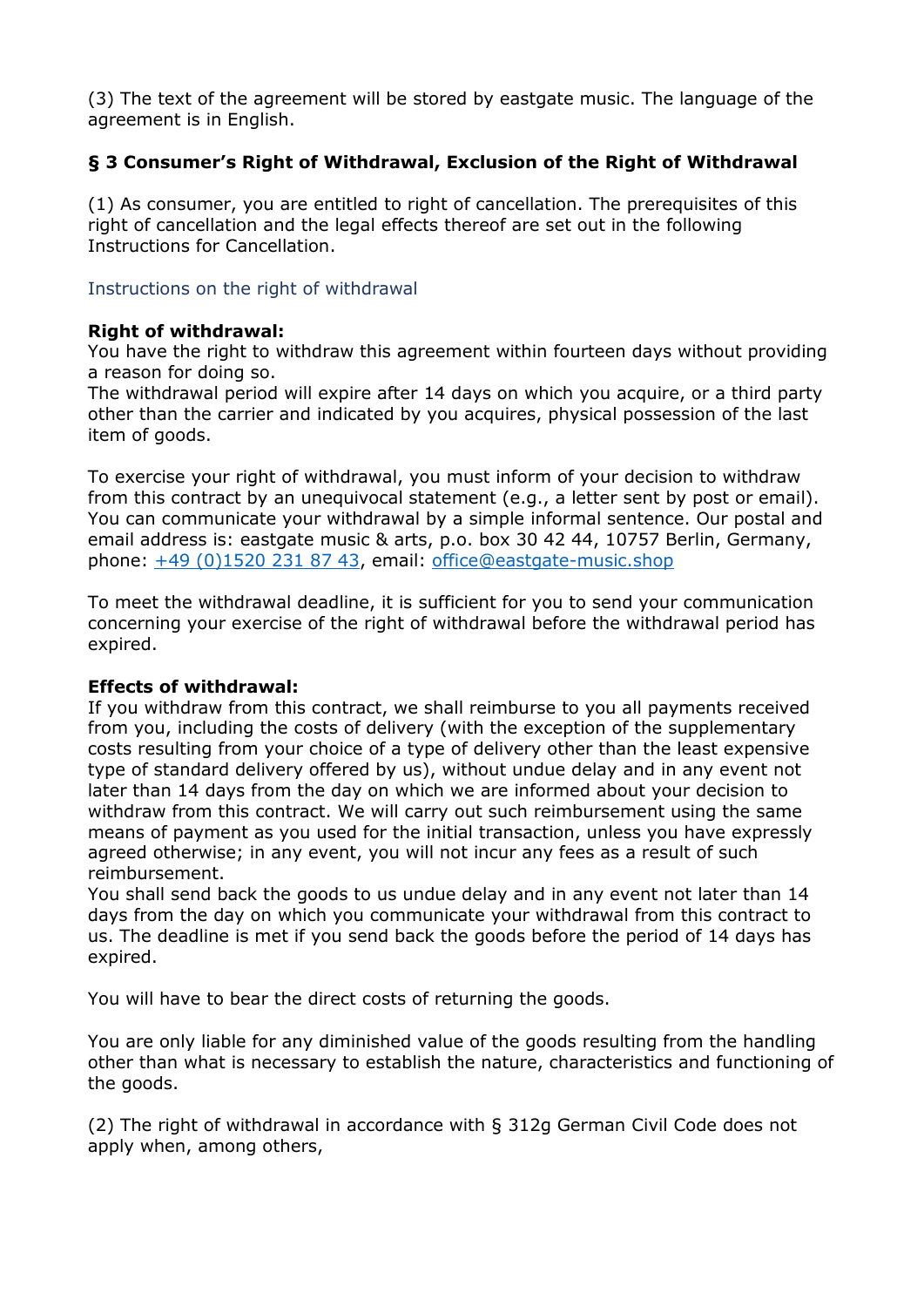a) goods are delivered that have not been prefabricated or for whose production the consumer's individual choice or purpose was decisive or which are clearly customized to meet personal demands or

b) the goods delivered have been sealed and, for reasons of health protection or hygiene, are not suitable for return once the seal has been broken or removed after delivery;

c) for the delivery of sound or video recordings in sealed packages if the seal has been removed after delivery or

d) for the performance of services in connection with leisure activities (e.g. concert or event tickets),

e) when concluding contracts for services, if the trader - on the basis of an explicit request and a confirmation of the consumer of the consumer's knowledge of the loss of the right of withdrawal in the case of complete fulfilment of the contract - had begun with the performance of the service before the expiry of the withdrawal period and the service had been completed the performance of the service and that the service has then been fully performed. This means: A consumer does not have the right to cool-off a contract free of charge, even if the order was made online. This applies to contracts with the following content: the supply of digital content (e.g. music, video, software download etc.) which is not supplied on a tangible medium if the performance has begun with the consumer's prior express consent and his acknowledgment that he/she thereby loses his right of withdrawal.

#### **Exceptions of the Right of Withdrawal**

Pursuant to § 18, subsection 1 of the FAGG, there is no right of withdrawal, inter alia, when concluding contracts for: services, if the trader - on the basis of an explicit request according to § 10 and a confirmation of the consumer of the consumer's knowledge of the loss of the right of withdrawal in the case of complete fulfilment of the contract - had begun with the performance of the service before the expiry of the withdrawal period in accordance with § 11 and the service had been completed the performance of the service and that the service has then been fully performed. This means: A consumer does not have the right to cool-off a contract free of charge, even if the order was made online. This applies to contracts with the following content: the supply of digital content (e.g. music, video, software download etc.) which is not supplied on a tangible medium if the performance has begun with the consumer's prior express consent and his acknowledgment that he/she thereby loses his right of withdrawal.

## **§ 4 Prices, Terms of Payment, Reservation of Ownership**

(1) Unless otherwise agreed upon, those prices are valid that are contained on our internet page<https://www.eastgate-music.shop/> at the time of finalizing the agreement. You will be in arrears if the invoice has not been paid by the 14th day after the date of invoice.

(2) Payments can only be made in advance (credit card (Visa and Mastercard), bank transfer (Klarna) or PayPal).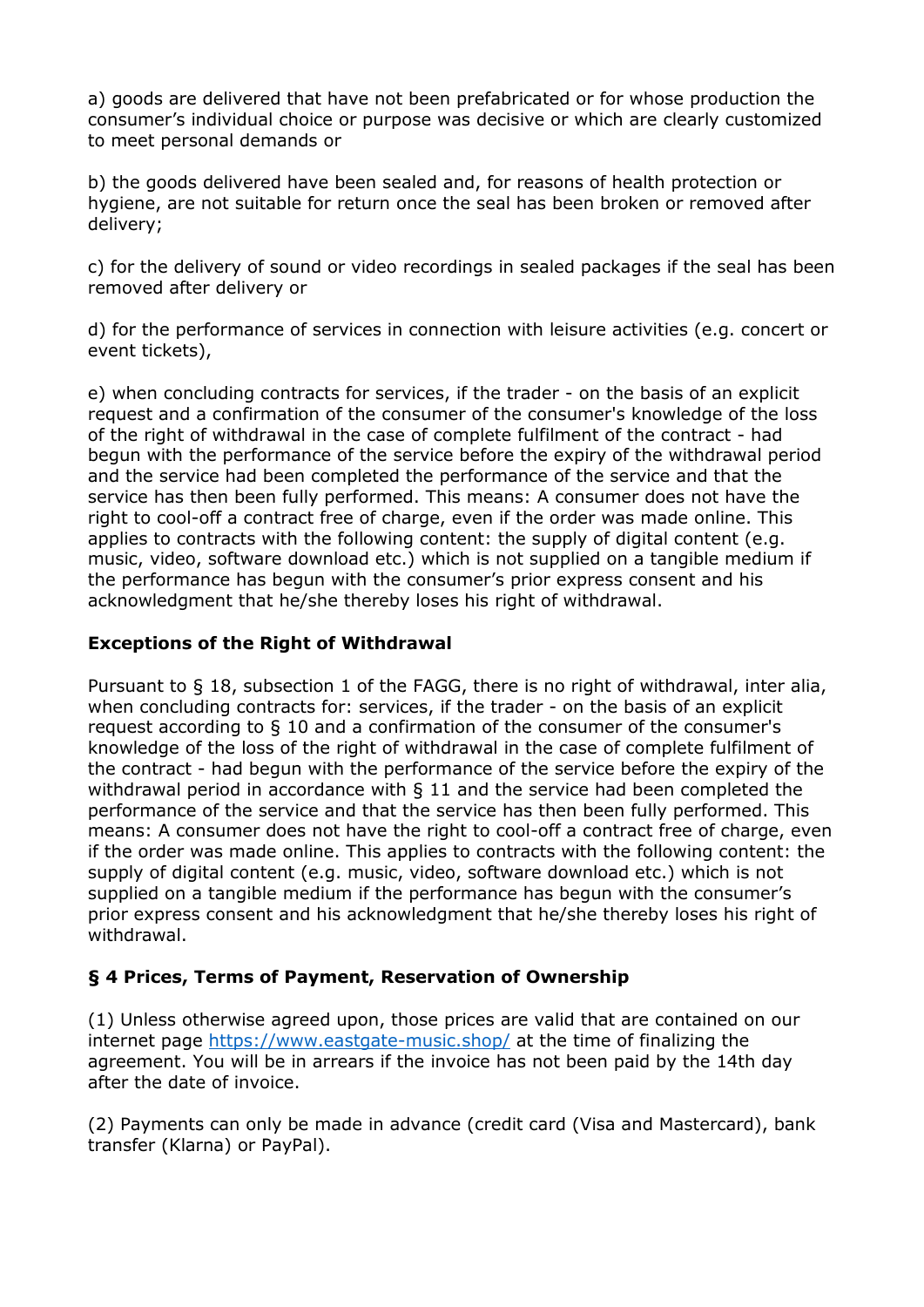(3) The goods remain the property of eastgate music until all invoices have been fully paid. Should you become more than 14 days in arrears with payment, then eastgate music has the right to withdraw from the contract and to reclaim the goods.

(6) All orders will be cancelled automatically after two weeks without payment.

## **§ 5 Delivery Costs, Terms of Delivery and Performance of Services**

(1) Delivery costs can vary depending on the method of delivery and the character of the order. Further information concerning the delivery costs can be found on <https://www.eastgate-music.shop/shipping>

(2) We supply the goods in accordance with the agreement made with you. The delivery dates can be found in detail on the order summary.

(3) Delivery is made from our warehouses from Germany and from Austria. Therefore, German customers may have to expect 1-2 days longer as far as delivery is concerned if the product comes from the Austrian warehouse and vice versa.

(4) Unless otherwise agreed upon, deliveries are made worldwide. Exceptions are declared directly in the web store for the product in question. Delivery of wine or certain special products can only and exclusively be delivered within EU countries or countries in Europe (non-EU European countries) – if not declared otherwise directly in our web store.

(5) We always strive to deliver our products with the best possible packaging, however, it may happen that something gets damaged in the post. In this case, we ask you to take a photo of the damaged product and send it to us by email. We will offer you a replacement, a voucher, a refund or an individual agreement with you for the damaged product if necessary.

(6) Of course, it will always be possible, in case you need a certain product from our webshop much quicker than with the standard postal service, that you can order an item by using UPS, FEDEX or other forwarding agencies with additional costs. In this case, please send us an email to: [office@eastgate-music.shop](mailto:office@eastgate-music.shop)

## **§ 6 Warranty**

(1) For consumers within the meaning of § 13 German Civil Code, the legal warranty regulations are applicable.

(2) For enterprises within the meaning of § 14 German Civil Code however, the following warranty regulations are applicable for agreements concerning the delivery of goods:

(a) in case of defect we fulfill our warranty by means of subsequent fulfillment. Subsequent fulfillment is carried out by us at our discretion in the form of repair or replacement

(b) inasmuch as we are not in a position to or are not prepared to perform subsequent fulfillment, then you have the right to choose between cancelling the order or reducing the purchase price. This also applies when subsequent fulfillment fails, is unacceptable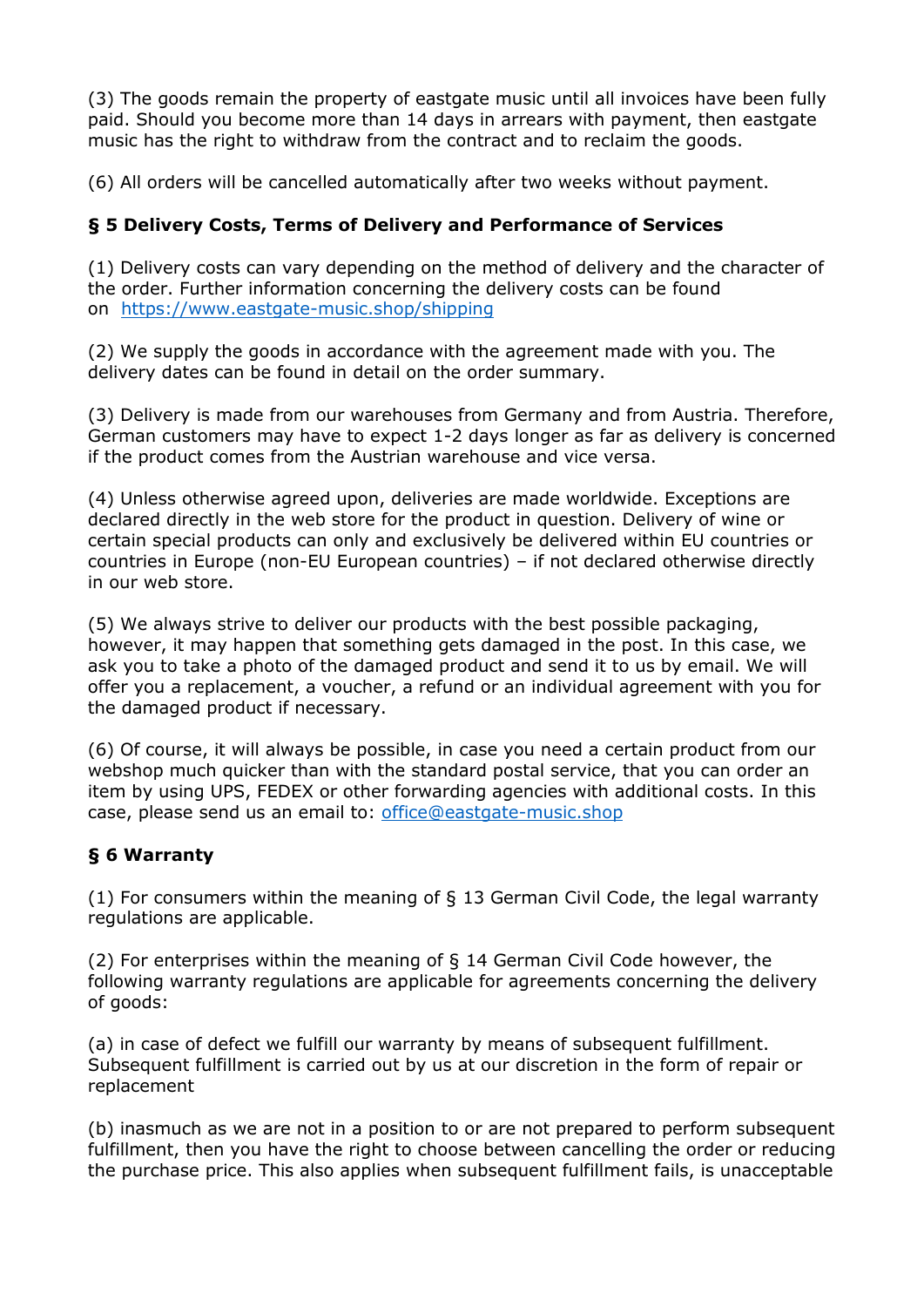to you or when there is a delay for which we are responsible beyond an appropriate period.

(c) claims for defects lapse within one year from delivery of goods. This also applies to claims for damages and reimbursement of expenses caused by defects except in cases of deliberate or grossly negligent breach of duties, infringement of guarantees and/or injury to life, body or health.

## **§ 7 Liability, Damages and Reimbursement of Expenses**

#### 1. Defects

a) Unless set out to the opposite under sub-clause 2 below, the German statutory provisions on liability for defects shall apply.

b) Minor deviations in the colour of the delivered product and its depiction are due to technical reasons. The aforementioned circumstances shall not be deemed defects of the product delivered; same shall apply to damages caused by breaching the care instructions.

c) The limitation period in respect of consumers (§13 BGB) claims shall be two years following delivery of the product.

#### 2. Negligence liability

(a) eastgate music shall be liable for damages and/or the reimbursement of futile expenditures in connection with this agreement so caused by eastgate music, its legal representatives and vicarious agents only in the event of intent and gross negligence and in the event of the breach of such obligations, the observance of which is of essential importance in respect of the contract (such obligations to be fulfilled according to the content and intent of the contract or the compliance of which is essential for the fulfilment of the contract or which enables the fulfilment of the contract and which may be reasonably expected by the contracting partner). Damages shall be limited to the usual foreseeable damages, unless in the event of intent and gross negligence.

(b) Claims and demands for damages shall remain unaffected in respect of such claims and demands pertaining to the liability under the German product liability and/or the equipment safety acts, claims and demands pertaining to the liability in respect of damages in the event of injuries of life, physical integrity or health, in the event of fraudulent intent, in the event of frustration of the contractual obligations or unreasonableness of the fulfilment of the contract, in the event of any guarantees made in respect of the condition of the product, in respect of the assumption of a procurement risk and/or in the event of material breaches.

(c) The preceding liability provisions shall equally apply to the personal liability of the legal representatives and vicarious agents of eastgate music. The aforementioned provisions shall not effect and/or be deemed to imply a reversed onus of proof.

(d) In general, we always endeavour to offer our customers an uncomplicated exchange of their purchased goods as long as they are returned to us undamaged and sealed. In the event that an ordered product is no longer in stock, the customer will receive his/her money back within one week. If the customer orders a wrong product and requests an exchange, he/she must pay for the additional postage costs.